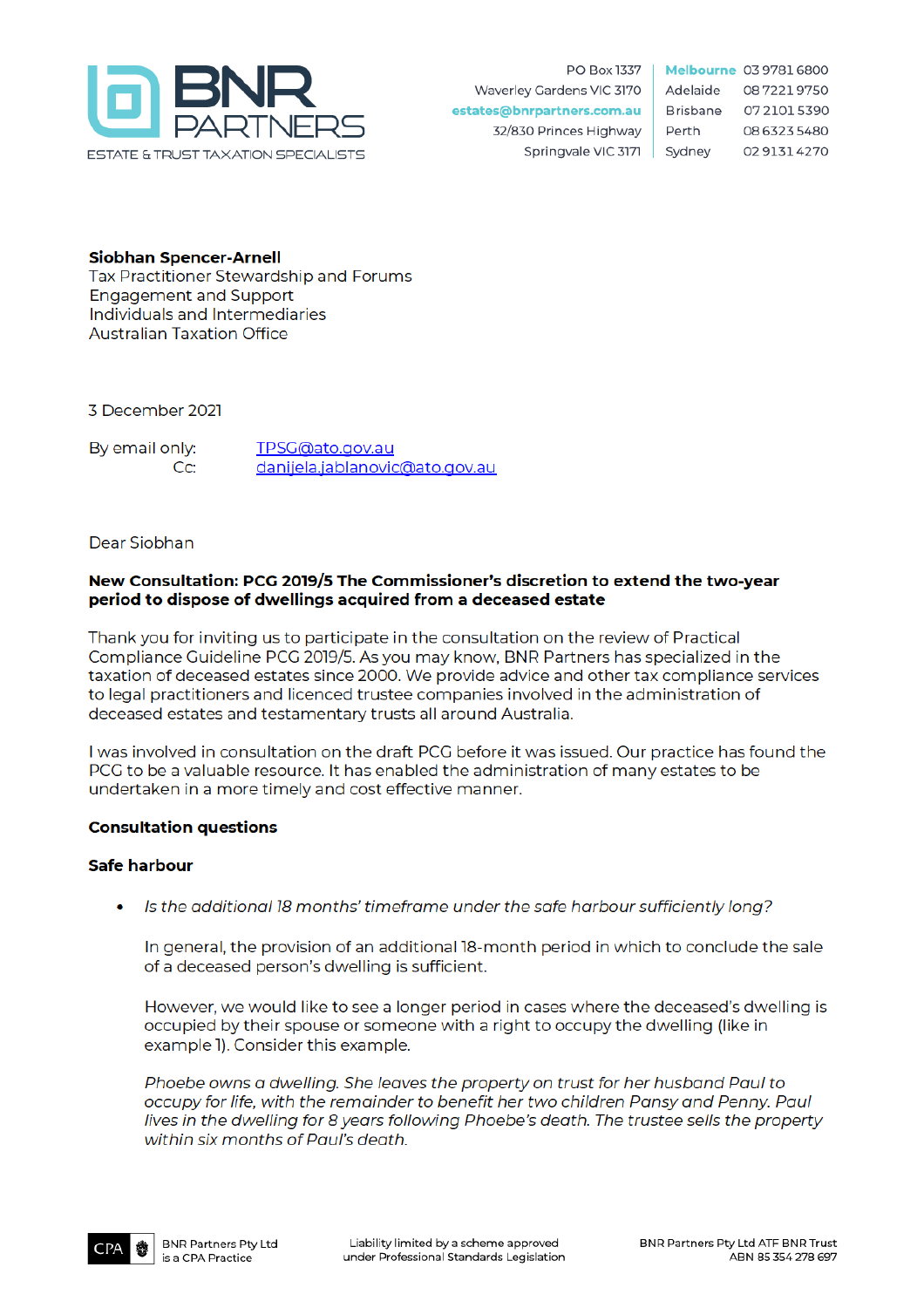It appears to be the case that the Commissioner will exercise the discretion to extend the two-year period in item 1 column 3 of the table in subsection 118-195(1). Our understanding is that usually a further two years is granted (that is, from the time the spouse or other person with an occupancy right ceases to live at the property). If this is the standard practice, then we'd suggest that the 18-month requirement be modified in this case.

• *Any other feedback on safe harbour conditions.*

Our comment relates to the condition in red text below. If there is a delay which is caused by a contract falling through, could para graph 11 be clarified to make it clear that the relevant 12-month rule is from when the dwelling is re-listed for sale not the original listing.

To qualify for the safe harbour, you must satisfy all of the following conditions:

• during the first two years after the deceased's death, more than 12 months was spent addressing one or more of the circumstances described in paragraph 12 of this Guideline

• the dwelling was listed for sale as soon as practically possible after those circumstances were resolved (and the sale was actively managed to completion)

• the sale completed (settled) within 12 months of the dwelling being listed for sale

• if any of the circumstances described in paragraph 13 of this Guideline were

applicable, they were immaterial to the delay in disposing of your interest, and

• the longer period for which you would otherwise need the discretion to be exercised is no more than 18 months.

*Circumstances that took more than 12 months to resolve*

12. One or more of the following circumstances must have taken more than 12 months to address:

• the ownership of the dwelling, or the will, is challenged

• a life or other equitable interest given in the will delays the disposal of the dwelling

• the complexity of the deceased estate delays the completion of administration of the estate, or

• settlement of the contract of sale of the dwelling is delayed or falls through for reasons outside of your control.

# **PCG examples**

- *Do examples cover the most common scenarios?*
- *What additional examples (or improvements to existing examples) might be useful?*

Some mention should be made of Covid 19 in the factors that will be considered – perhaps in an example. We have seen instances where significant delays have occurred because family members have been unable to travel to Australia (or even interstate) in order to clear the deceased's property and make it available for sale.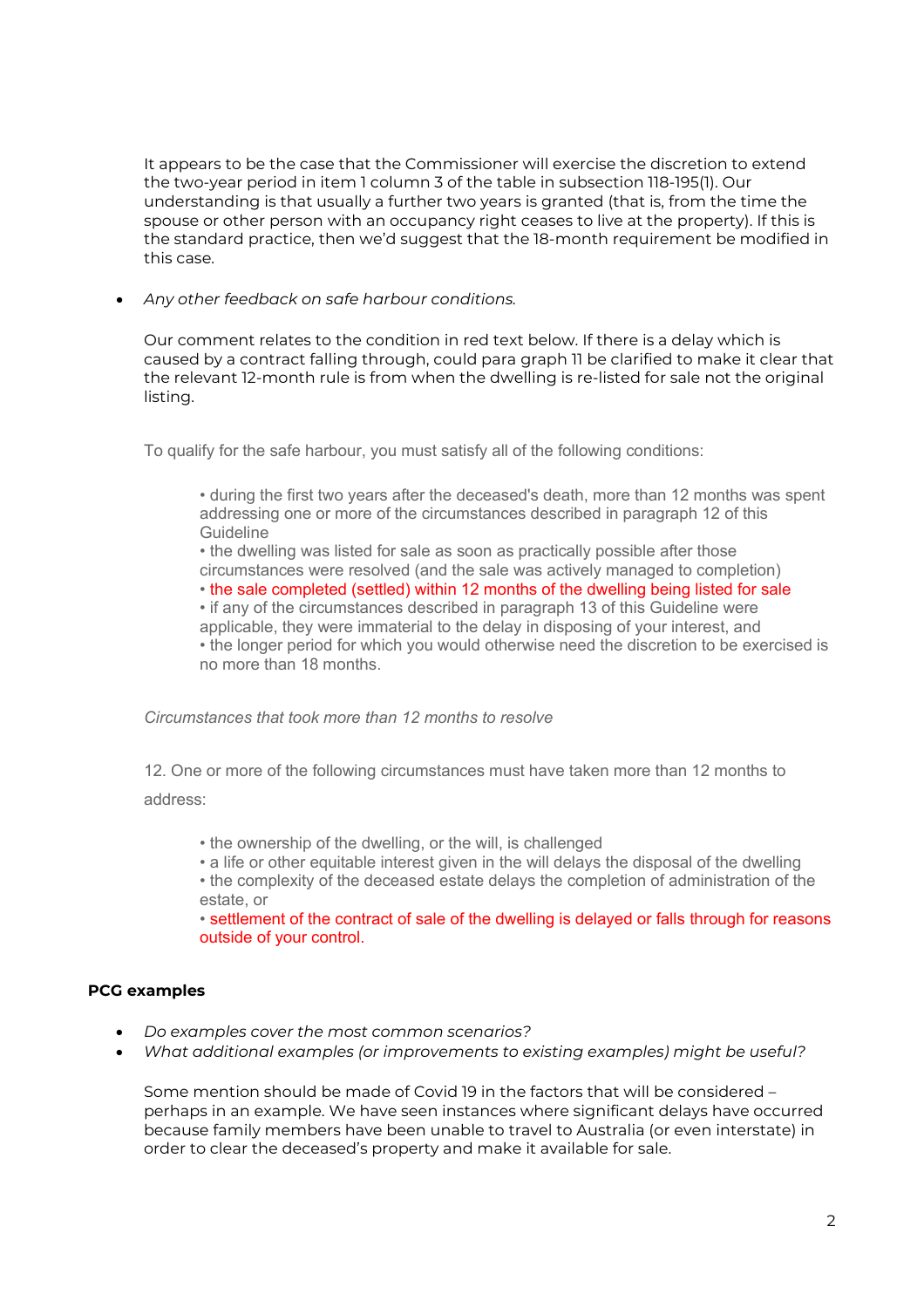One of the disqualifying conditions for the safe harbour is waiting for the property market to pick up. This can be distinguished from a case where the only offers that are made in respect of the purchase of a dwelling are well below the valuation obtained by the LPR. That is, the LPR is not waiting for the market to pick up but to achieve the market value (if they sold for less than that amount the LPR could be in breach of their fiduciary duties). An example to highlight this point would be helpful. Again, it raises the issue about the requirement for a sale within 12 months of the dwelling being listed.

### **Does the property need to be sold before a discretion could be exercised?**

• *We find that many discretion requests are received before the property is sold. At a practical level, the facts that the Commissioner would take into account in deciding whether to exercise the discretion are likely to be fully understood only once the CGT event has occurred. In the ordinary circumstance, it would not be appropriate for the Commissioner to exercise the discretion prior to that time. Would clarifying this be useful?* 

We note that the ATO will generally refuse to exercise the discretion if the relevant dwelling has not actually been sold. We have seen numerous cases where the parties in an estate are in dispute and they need clarity about the potential tax liability that might arise from the sale of a dwelling.

We ask that you consider the exercise of the discretion in these cases – provided all of the relevant conditions are otherwise satisfied and the sale is completed within a specified period.

### **Visibility of PCG**

- *Is the tax agent/professional associations community aware of the PCG 2019/5? How about your clients, are they aware of it?*
- *How can we improve the visibility of PCG 2019/5?*

In our experience there is a growing awareness of the PCG amongst legal practitioners specialising in estates and trusts, and tax agents, albeit that doesn't necessarily translate an understanding of the PCG requirements. Community awareness understandably is minimal at best.

It will be interesting to see the restructured web content for deceased estates – there is clearly an opportunity to make the PCG more visible via that work.

### **Other**

- We would appreciate your feedback on any aspects of PCG 2019/5 you may have
- Suggestions for improvements are welcome.

We are aware of different approaches taken in the ATO as to whether the exercise of a discretion can properly be the subject of a private ruling. For example, the ATO will not issue a private ruling about the discretion in paragraph 292-95(1)(b) of the ITAA 1997.

While it might not be appropriate to deal with a general issue like this in the context of a document dealing with one particular discretion you might consider saying something